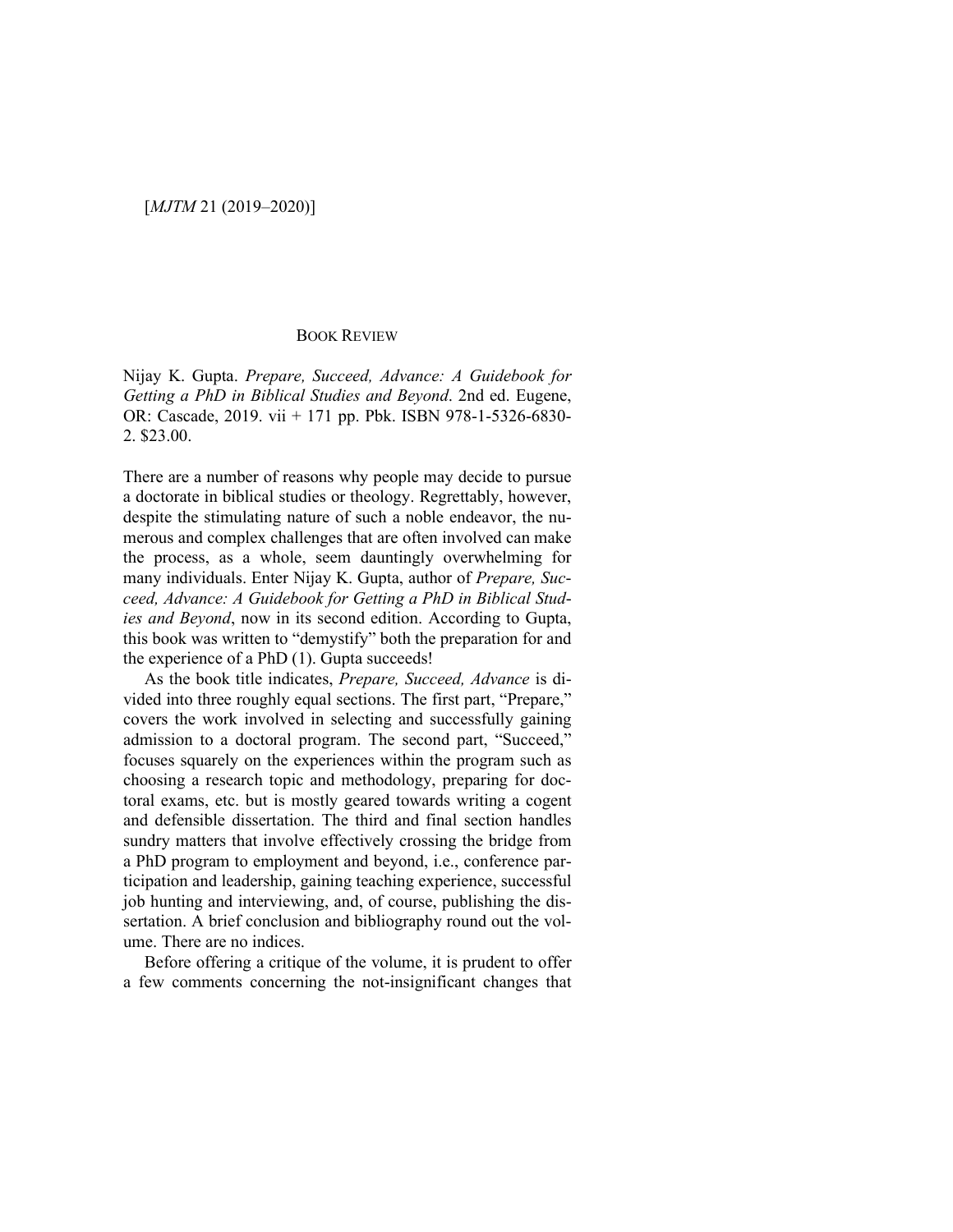## R48 *McMaster Journal of Theology and Ministry* 21

were made in this edition as compared to the first. Aside from a more concerted delineation of plagiarism (including some discussion of the lack of proper citation that has emerged with regard to several academic commentaries), there are at least four major updates: (1) two new 'nuts and bolts' sections now appear on doctoral examinations and on diverse matters concerning standardized test scores, such as the GRE; (2) new material has been added concerning the need to judiciously check your 'online presence' throughout the PhD application process (and beyond) as well as some astute reflections about online and distance PhD programs in biblical/theological studies; (3) more extensive advice is offered concerning pedagogy including guidance on developing a teaching philosophy and cultivating practices that support a good teaching philosophy; and, lastly (4) an entirely new chapter has been added that pertains to striving towards a more inclusive and diverse biblical studies guild. According to Gupta, this chapter was necessary "due to the pressing need for the biblical studies academy to address more directly and thoroughly the problem of discrimination, marginalization, and unfair bias" (154).

To be clear, Gupta addresses several points that pertain especially to ethnic minorities and women in the academy (concerning the latter, Gupta draws heavily on the personal accounts offered by Helen Bond and Lynn Cohick). Some collective advice to these groups of persons includes "don't give up," "be yourself," "fight—but also forgive," "find a safe community," and "become a mentor." Near its conclusion, the author offers some advice to his "white and/or male colleagues," including: "Seek Understanding," Make a Friend," and "Advocate for Others." On this last point, Gupta explicitly states:

If you know your privilege (whether you are white, male, wealthy, etc.) I encourage you to look around and see how others might be experiencing marginalization or neglect. Most people are not looking for a handout, but rather respect and the opportunity to prove themselves . . . I encourage you to be an advocate. This is not about reverse discrimination, unfair special treatment, or sacrificing quality . . . (r)ather, it is about recognizing the often-invisible imbalances that exist in the academy and striving to be part of the solution; it is about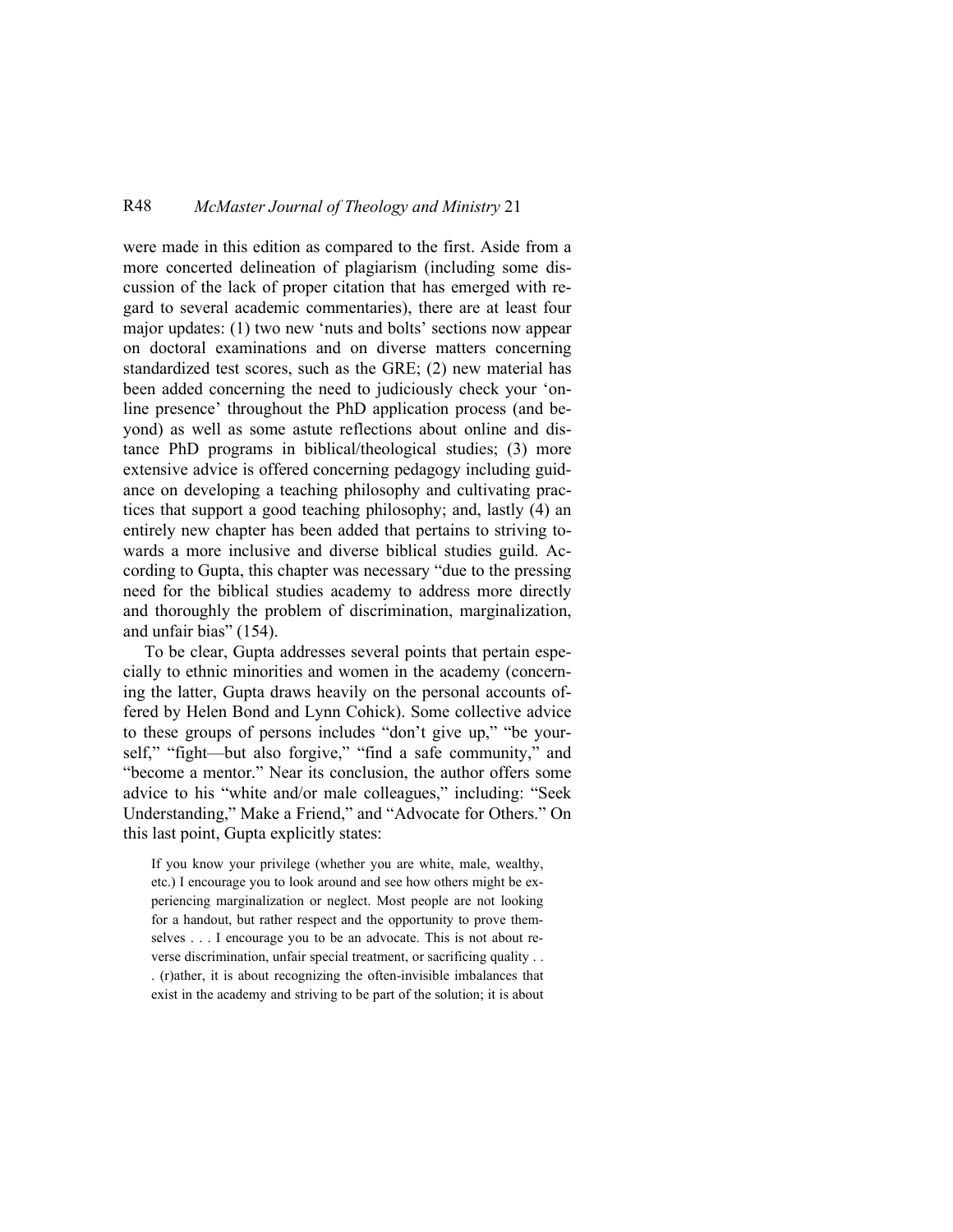paying sideways and forward the benefits we have, and patiently drawing attention to blind spots in our guild (163).

While certain readers may be somewhat skeptical of the need for this kind of conversation, Gupta is to be commended for the immense fortitude that was clearly undertaken to effectively bring these controversial and sensitive matters to the attention of the academy at large, particularly with such diplomacy. Notably, Gupta confesses that he once thought "*It can't be that bad*" but is now "keenly aware" of how "desperate" things are (154–55, italics original).

By way of critique, I must be clear that I have very few quibbles with this volume. The prose is lucid and 'to the point' and the author's relaying of some of his journey makes for an easy and enjoyable read. Inconvertibly, of course, the specific information that is provided throughout the volume is immensely helpful for all serious students.

Some notable 'tidbits' include the maxims: "the only way to get noticed is to be *noticeable*" (43, italics original), "the magic is [often] in the method" (52), and "[c]ommentaries can be very stimulating . . . not so much for what they *say*, but what is left *unsaid*" (65–66, italics original). Gupta also astutely maintains that the "[t]wo clear marks of a good scholar or doctoral student are published pieces of research (articles, essays, reviews, etc.) and active participation in academic conferences," such as presenter, chair, respondent, etc. (107). Some summative counsel also includes "think big picture," "have a support system," "be patient, creative, and focused," "take risks," "be eclectic," "set a benchmark," and "count your blessings" (164–66).

Despite these commendations, there are a few minor areas of criticism. To begin, some individuals will likely nitpick the ranking of various journals and/or degree-granting programs (worldclass, excellent, very good, notable, etc.). Alongside this, although Gupta is cognizant of certain Canadian institutions, programs, and societies, none make his list(s).

In addition, it is quite likely that several readers will think of a number of places where the author could have bolstered his engagement with the literature at large covering one or two specific